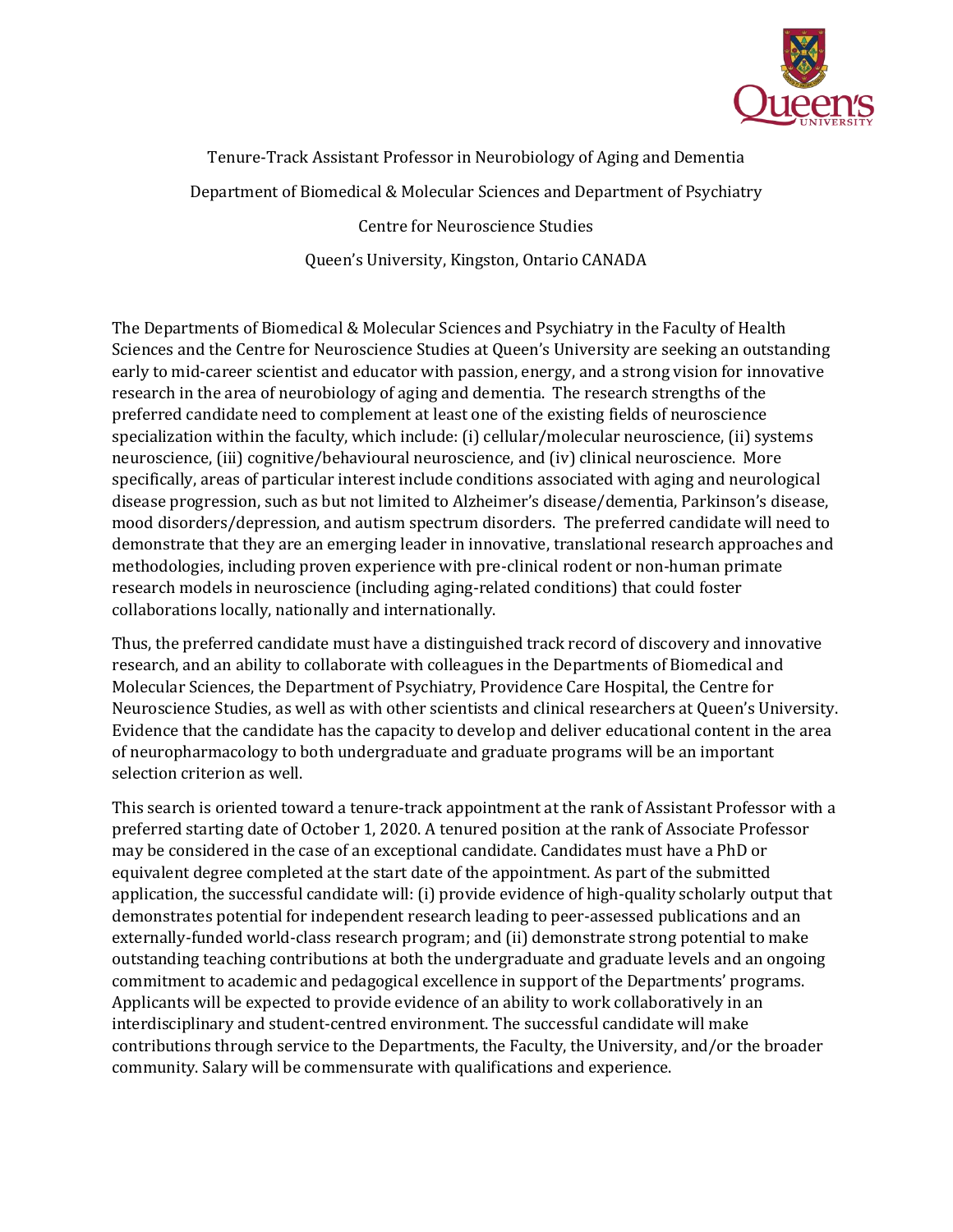People from across Canada and around the world come to learn, teach and carry out research at Queen's University. Faculty and their dependents are eligible for an extensive benefits package including prescription drug coverage, vision care, dental care, long term disability insurance, life insurance and access to the Employee and Family Assistance Program. You will also participate in a pension plan. Tuition assistance is available for qualifying employees, their spouses and dependent children. Queen's values families and is pleased to provide a 'top up' to government parental leave benefits for eligible employees on maternity/parental leave. In addition, Queen's provides partial reimbursement for eligible daycare expenses for employees with dependent children in daycare. Details are set out in the Queen's-QUFA Collective Agreement. For more information on employee benefits, see Queen's Human Resources.

Additional information about Queen's University can be found on the Faculty Recruitment and Support website. The University is situated on the traditional territories of the Haudenosaunee and Anishinaabe, in historic Kingston on the shores of Lake Ontario. Kingston's residents enjoy an outstanding quality of life with a wide range of cultural, recreational, and creative opportunities. Visit Inclusive Queen's for information on equity, diversity and inclusion resources and initiatives.

Queen's University is host to numerous research centres and research groups, housing scientists with research interests that will complement the successful applicant. These include the Centre for Neuroscience Studies (CNS); the Human Mobility Research Centre (HMRC Queen's Chronic Pain Clinic at Hotel-Dieu Hospital); the Cardiac, Circulatory and Respiratory Research Group and Queen's Cardiopulmonary Unit (QCPU); the Group for Research in Reproductive and Developmental Origins of Health, Disability and Disease; the Infection, Immunity and Inflammation Research Group; and the Queen's Cancer Research Institute (QCRI). These groups and units maintain extensive collaborations with researchers locally, nationally, and internationally. They deploy an array of platforms to support transdisciplinary research teams interested in developing clinical tools for early diagnosis of disease, assessing prognosis and progression, and for predicting therapeutic response. Additionally, the Centre for Advanced Computing at Queen's delivers a worldclass high-performance computing environment and storage resources.

The University invites applications from all qualified individuals. Queen's is committed to employment equity and diversity in the workplace and welcomes applications from women, visible minorities, Aboriginal peoples, persons with disabilities, and LGBTQ persons. All qualified candidates are encouraged to apply; however, in accordance with Canadian Immigration requirements, Canadian citizens and permanent residents of Canada will be given priority. To comply with Federal laws, the University is obliged to gather statistical information about how many applicants for each job vacancy are Canadian citizens / permanent residents of Canada. Applicants need not identify their country of origin or citizenship, however, all applications must include one of the following statements: "I am a Canadian citizen / permanent resident of Canada"; OR, "I am not a Canadian citizen / permanent resident of Canada". Applications that do not include this information will be deemed incomplete.

In addition, the impact of certain circumstances that may legitimately affect a nominee's record of research achievement will be given careful consideration when assessing the nominee's research productivity. Candidates are encouraged to provide any relevant information about their experience and/or career interruptions.

A complete application consists of: